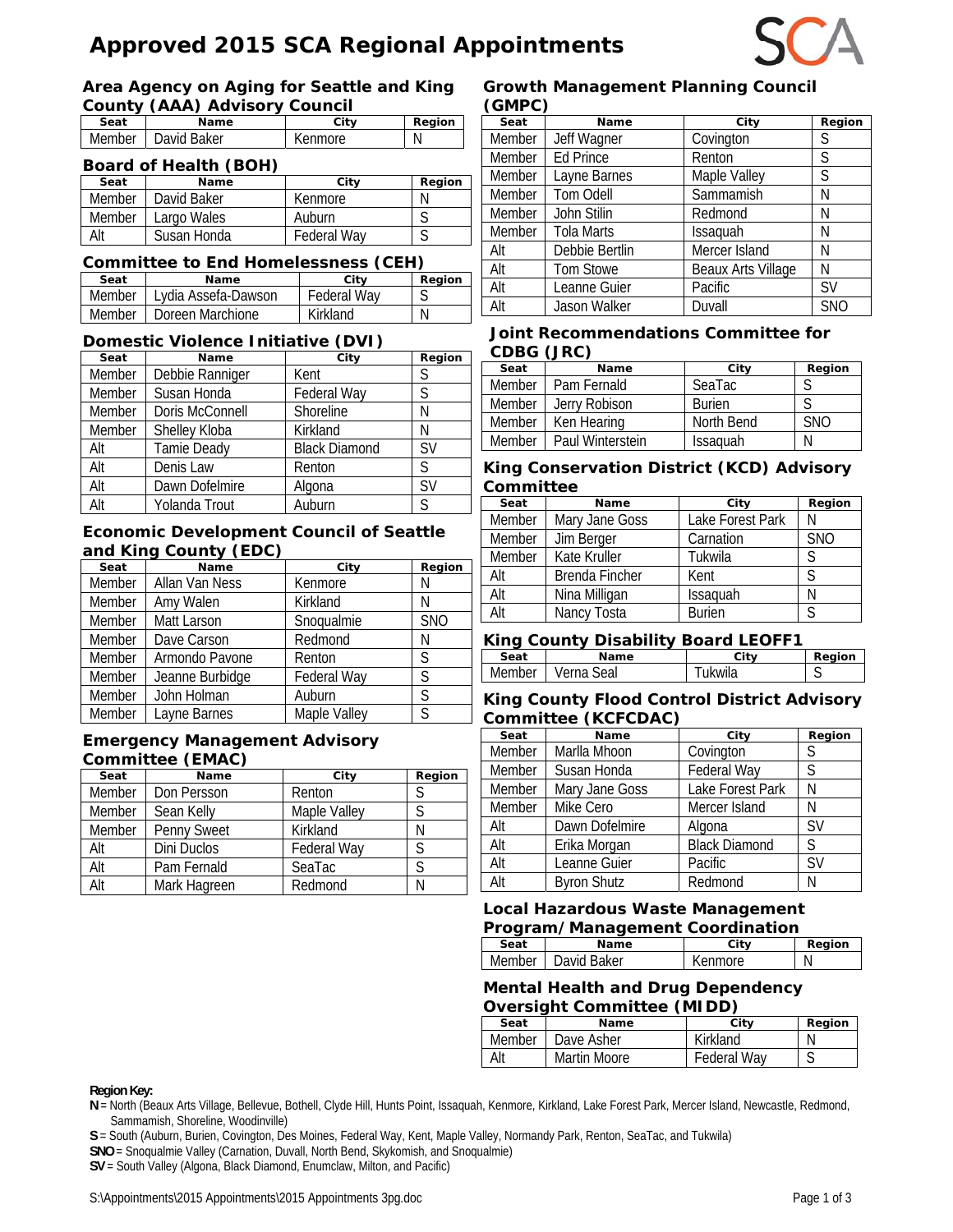# **Approved 2015 SCA Regional Appointments**

## **Puget Sound Clean Air Agency (PSCAA)**

| <b>Advisory Council</b> |                     |               |               |  |
|-------------------------|---------------------|---------------|---------------|--|
| Seat                    | Name                | Citv          | <b>Region</b> |  |
|                         | Member   Dan Grausz | Mercer Island |               |  |

#### **PSRC Economic Development District Board (EDDB)**

| Seat          | Name               | City               | Region |
|---------------|--------------------|--------------------|--------|
| Member        | John Stilin        | Redmond            |        |
| <b>Member</b> | Catherine Stanford | Lake Forest Park   |        |
| Alt           | Jeanne Burbidge    | <b>Federal Wav</b> |        |
| Alt           | Jim Berrios        | Kent               |        |

#### **PSRC Executive Board**

| Seat    | Name                 | City          | Region    |
|---------|----------------------|---------------|-----------|
| Member  | John Marchione       | Redmond       | N         |
| Member  | Dave Hill            | Algona        | <b>SV</b> |
| Member  | Marlla Mhoon         | Covington     | S         |
| Alt     | Nancy Backus         | Auburn        | S         |
| Alt     | <b>Fred Butler</b>   | Issaquah      | N         |
| Alt     | Don Gerend           | Sammamish     | Ν         |
| 2nd Alt | <b>Bruce Bassett</b> | Mercer Island | Ν         |

#### **PSRC Growth Management Policy Board (GMPB)**

| Seat   | Name                 | City        | Region |
|--------|----------------------|-------------|--------|
| Member | John Holman          | Auburn      |        |
| Member | <b>Bernie Talmas</b> | Woodinville | N      |
| Member | Hank Margeson        | Redmond     | N      |
| Alt    | Jay Arnold           | Kirkland    | N      |
| Alt    | Mary Lou Pauly       | Issaquah    | Ν      |
| Alt    | <b>Chris Roberts</b> | Shoreline   | Ν      |

#### **PSRC Operations Committee**

| Seat   | Name           | City    | <b>Region</b> |
|--------|----------------|---------|---------------|
| Member | John Marchione | Redmond |               |
| Alt    | Nancy Backus   | Auburn  |               |

## **PSRC Transportation Policy Board (TPB)**

| Seat   | Name        | City          | Region |
|--------|-------------|---------------|--------|
| Member | Amy Walen   | Kirkland      |        |
| Member | Dana Ralph  | Kent          |        |
| Member | Don Gerend  | Sammamish     |        |
| Alt    | Jane Brahm  | Mercer Island |        |
| Alt    | Rich Wagner | Auburn        |        |
| Alt    | Chris Eggen | Shoreline     |        |

#### **Regional Law, Safety and Justice (RLSJ)**

| - - - - |                   |           |        |  |
|---------|-------------------|-----------|--------|--|
| Seat    | Name              | City      | Region |  |
| Member  | Dana Ralph        | Kent      | S      |  |
| Member  | Kate Kruller      | Tukwila   | S      |  |
| Member  | Jesse Salomon     | Shoreline | N      |  |
| Member  | Joseph Cimaomo Jr | Covington | S      |  |
| Member  | <b>Toby Nixon</b> | Kirkland  | N      |  |
| Member  | Dave Carson       | Redmond   | N      |  |
| Member  | Tola Marts        | Issaquah  | Ν      |  |
| Member  | Claude DaCorsi    | Auburn    | S      |  |

#### **Region Key:**

**N** = North (Beaux Arts Village, Bellevue, Bothell, Clyde Hill, Hunts Point, Issaquah, Kenmore, Kirkland, Lake Forest Park, Mercer Island, Newcastle, Redmond, Sammamish, Shoreline, Woodinville)

**S** = South (Auburn, Burien, Covington, Des Moines, Federal Way, Kent, Maple Valley, Normandy Park, Renton, SeaTac, and Tukwila)

**SNO** = Snoqualmie Valley (Carnation, Duvall, North Bend, Skykomish, and Snoqualmie)

**SV** = South Valley (Algona, Black Diamond, Enumclaw, Milton, and Pacific)

#### **Regional Policy Committee (RPC)**

| Seat   | Name                 | City        | Region    |
|--------|----------------------|-------------|-----------|
| Member | Amy Walen            | Kirkland    | N         |
| Member | <b>Bill Peloza</b>   | Auburn      | S         |
| Member | <b>Bernie Talmas</b> | Woodinville | N         |
| Member | Hank Margeson        | Redmond     | Ν         |
| Alt    | Dave Hill            | Algona      | <b>SV</b> |
| Alt    | Suzette Cooke        | Kent        | S         |

## **Regional Transit Committee (RTC)**

| Seat          | Name                 | City             | Region     |
|---------------|----------------------|------------------|------------|
| Member        | Dennis Higgins       | Kent             | S          |
| Member        | Dave Asher           | Kirkland         | Ν          |
| <b>Member</b> | Wayne Osborne        | Auburn           | S          |
| <b>Member</b> | Dave Hill            | Algona           | <b>SV</b>  |
| Member        | Kimberly Allen       | Redmond          | Ν          |
| <b>Member</b> | Kathy Hougardy       | Tukwila          | S          |
| Member        | <b>Bruce Bassett</b> | Mercer Island    | Ν          |
| Member        | John Wright          | Lake Forest Park | Ν          |
| Alt           | <b>Bill Allison</b>  | Maple Valley     | S          |
| Alt           | Kathy Huckabay       | Sammamish        | Ν          |
| Alt           | Matt Larson          | Snoqualmie       | <b>SNO</b> |
| Alt           | Ed Prince            | Renton           | S          |

#### **Regional Water Quality Committee (RWQC)**

| Seat   | <b>Name</b>      | City             | Region |
|--------|------------------|------------------|--------|
| Member | Wayne Osborne    | Auburn           |        |
| Member | <b>Ed Prince</b> | Renton           | S      |
| Member | Doris McConnell  | Shoreline        |        |
| Member | John Wright      | Lake Forest Park |        |
| Alt    | Penny Sweet      | Kirkland         | N      |
|        | Benson Wong      | Mercer Island    |        |

#### **Solid Waste Advisory Committee (SWAC) Executive Appointment**

| Seat   | Name           | City             | Region |
|--------|----------------|------------------|--------|
| Member | Stacia Jenkins | Normandy Park    |        |
| Member | Chris Eggen    | <b>Shoreline</b> |        |

#### **South Central Action Area Caucus Group (SCAACG)**

| Seat   | Name         | Citv           | Region |
|--------|--------------|----------------|--------|
| Member | Nancy Tosta  | <b>Burien</b>  | ◡      |
| Member | Andy Rheaume | <b>Bothell</b> | N      |